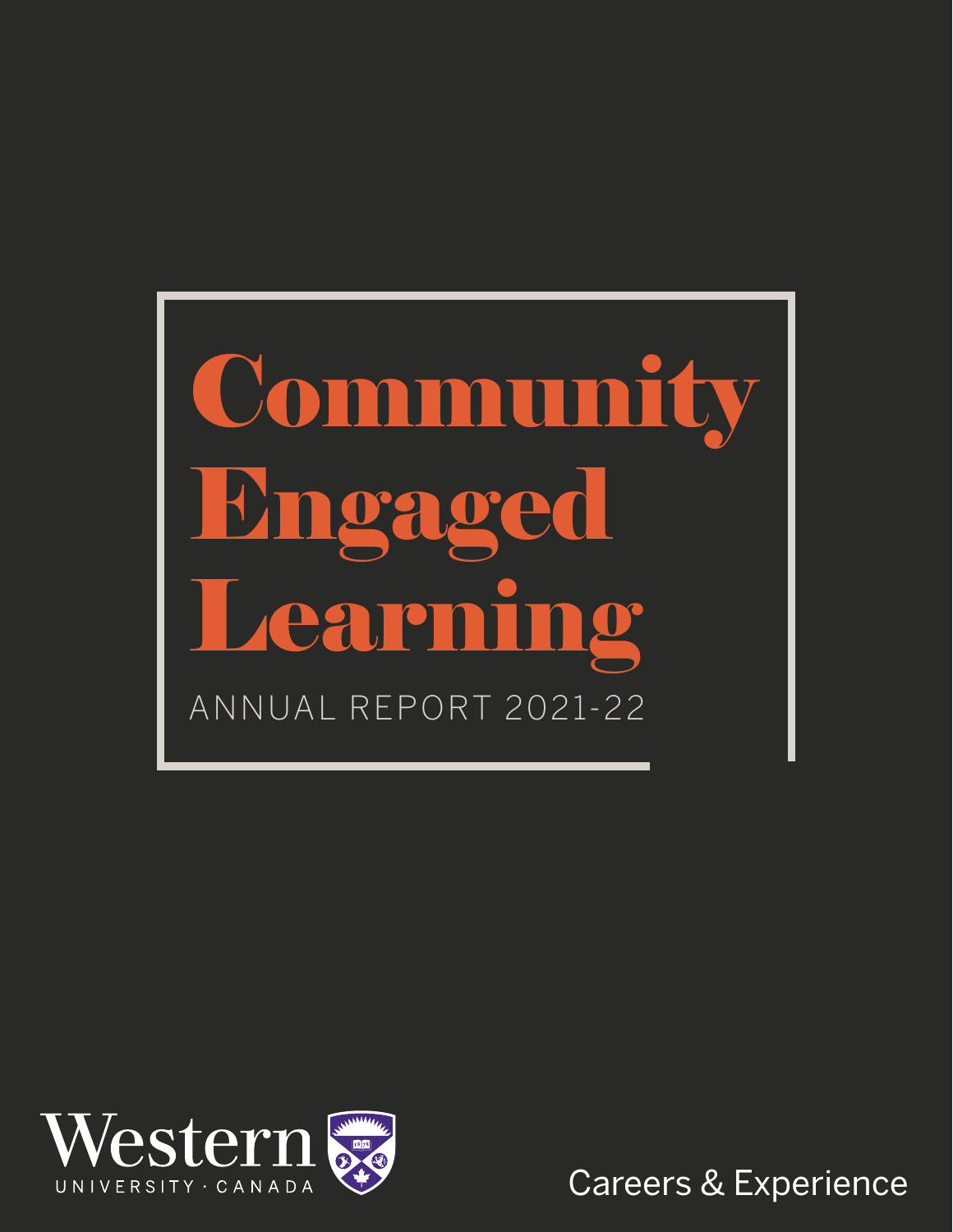### **PRESIDENT'S THANK YOU**

#### **Opening minds, transforming lives, changing the world—***one student at a time.*

When the pandemic turned our world upside down, you stepped up.

As a community engaged learning partner, you were there offering Western students hands-on opportunities to use their knowledge, skills and creativity for making the world a better place.

Thank you for sharing our belief that experiential learning can be a powerful teacher that benefits everyone involved. And thank you for investing your time and energy when our students needed you most.

Your partnership is not only solving today's challenges, it's developing tomorrow's leaders.

Yours sincerely,

Alan Shepard President & Vice-Chancellor Western University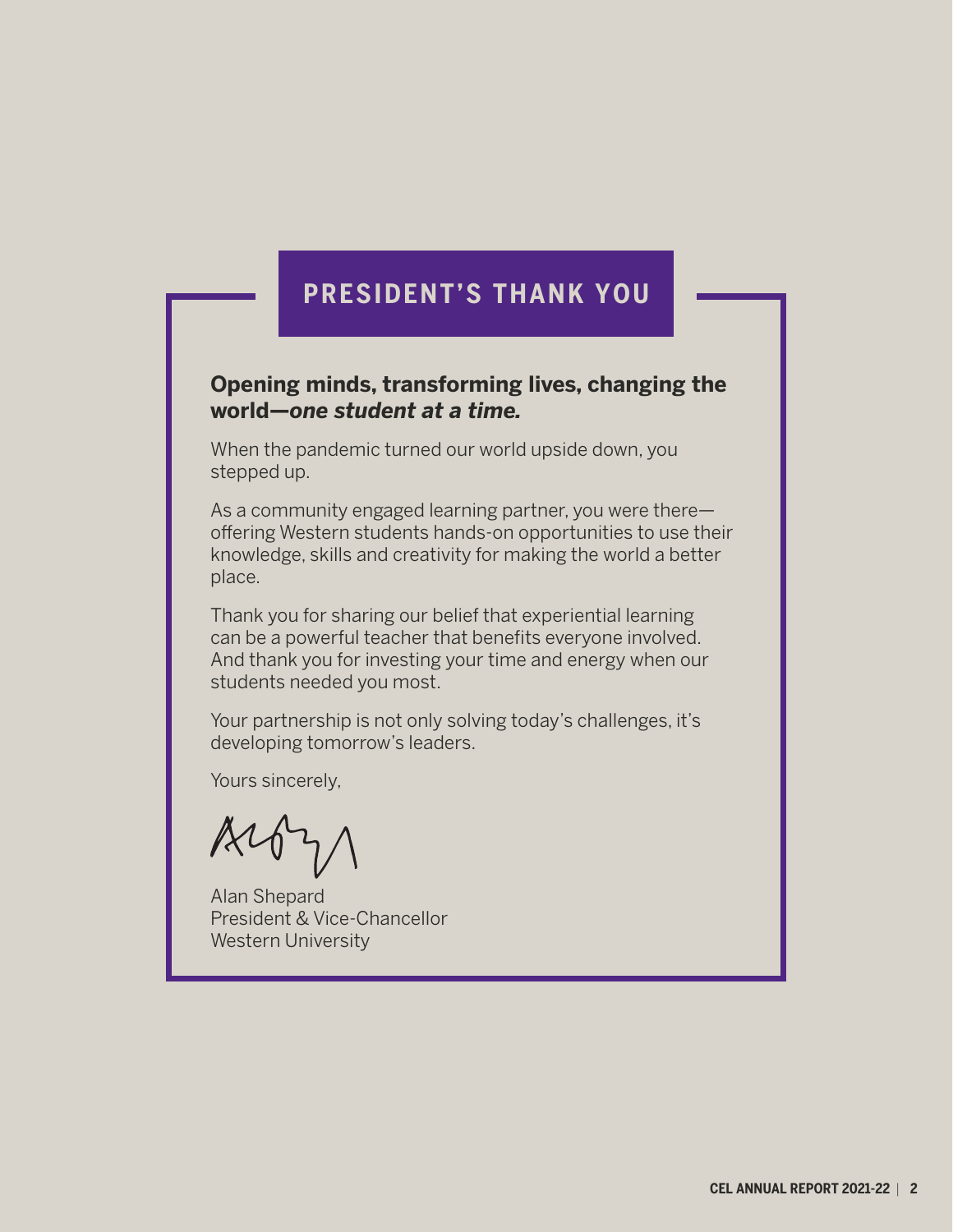# **INTRODUCTION**

**COMMUNITY ENGAGED LEARNING (CEL) ALLOWS STUDENTS TO TAKE THEIR SKILLS BEYOND THE WALLS OF THE CLASSROOM AND INTO THE COMMUNITY.** Through CEL courses and co-curricular programs, students partner with organizations in the London region and abroad, to tackle important challenges and issues. At the heart of this work is the promise of community-driven problem solving, collaboration, and mutually beneficial outcomes for students and community partners.

The CEL team at Western has prepared this report to share data, reflections, and highlights from the programming we supported this year.

In 2021-22, 4,408 Western students participated in CEL. They worked on 257 projects and events in collaboration with 155 community partner organizations. As many community organizations continued to operate remotely this year, CEL projects often operated in a hybrid format. Community partners visited classrooms via Zoom, and virtual team meetings and work sessions between students and community partners were common. This flexible approach to CEL programming meant that even when gathering limits prevented in-person work, students and community partners were able to continue collaborating and making progress together on their projects.

We are incredibly grateful to our community partners for their versatility, generosity, and perseverance throughout the last year.

"I can confidently say the Community Engaged Learning course has been integral to my undergraduate experience. It is rewarding to feel as if I have made a difference in the London community, which I view as my second home. As I conclude my undergraduate career at Western, I will graduate with more enhanced collaboration skills, an ability to persevere when facing adverse or novel situations and I will continue to think outside of the box to produce significant work, wherever my sciencebased education takes me."

**Natalie Rae Hill** | *Seminar in Biology*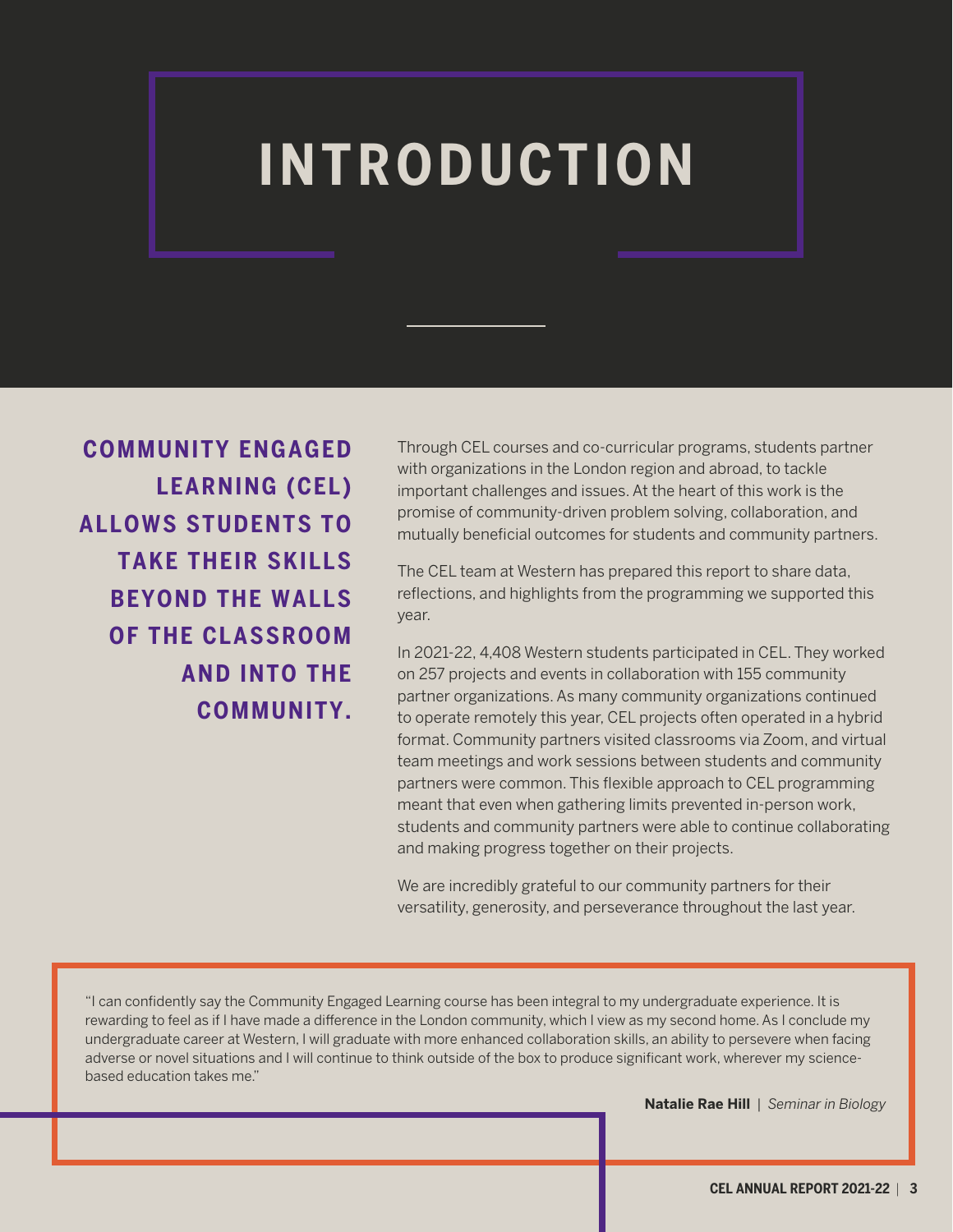## **CURRICULAR CEL**

Curricular CEL integrates service to the community with specific course curriculum. As part of the requirements of earning course credit, students complete a placement or project defined by a community organization to advance their mission. This hands-on, practical experience in the community enables students to gain a deeper understanding of course content as it applies to local and international contexts.



#### **SELECT 2021-22 CEL PROJECTS INCLUDE:**

- Creation of a walking tour, online map, and pamphlet highlighting historical landmarks in St. Thomas, in collaboration with STEAM Education Centre (Scholar's Electives Capstone course);
- a policy brief on funding sources for grassroots organizations, for Queer Events (LGBTQ Politics: Policy and Representation);
- a series of podcast interviews with individuals who have lived experience with addiction, as part of Recovery Addiction Awareness Day (Addictions: Theory and Research); and
- environmental scan and literature review focused on Indigenous food sovereignty to support Indigenous Diabetes Health Circle programming and approaches to diabetes prevention and care (Environmental Health Promotion).

"For organizations that are invested in social justice work, there is always more to be done than can be achieved by our colleagues, especially when resources are limited. Many people are reluctant to take on students in case it is more work than just doing it yourself, but after supervising two projects this year I can say that what both project teams achieved greatly surpassed anything we would've been able to do ourselves in house. The students were highly organized and kept the project on track, were self-directed but asking important questions...the outcome of both student projects has meant that we have new resources that were previously put on the backburner for development. This will have a positive impact for us as an organization in meeting our mandate and for our community members. I hope that this is the beginning of a partnership with CEL for future years."

**Kat Hamilton** | *Senior Manager, Advocacy and Public Education, CNIB Foundation*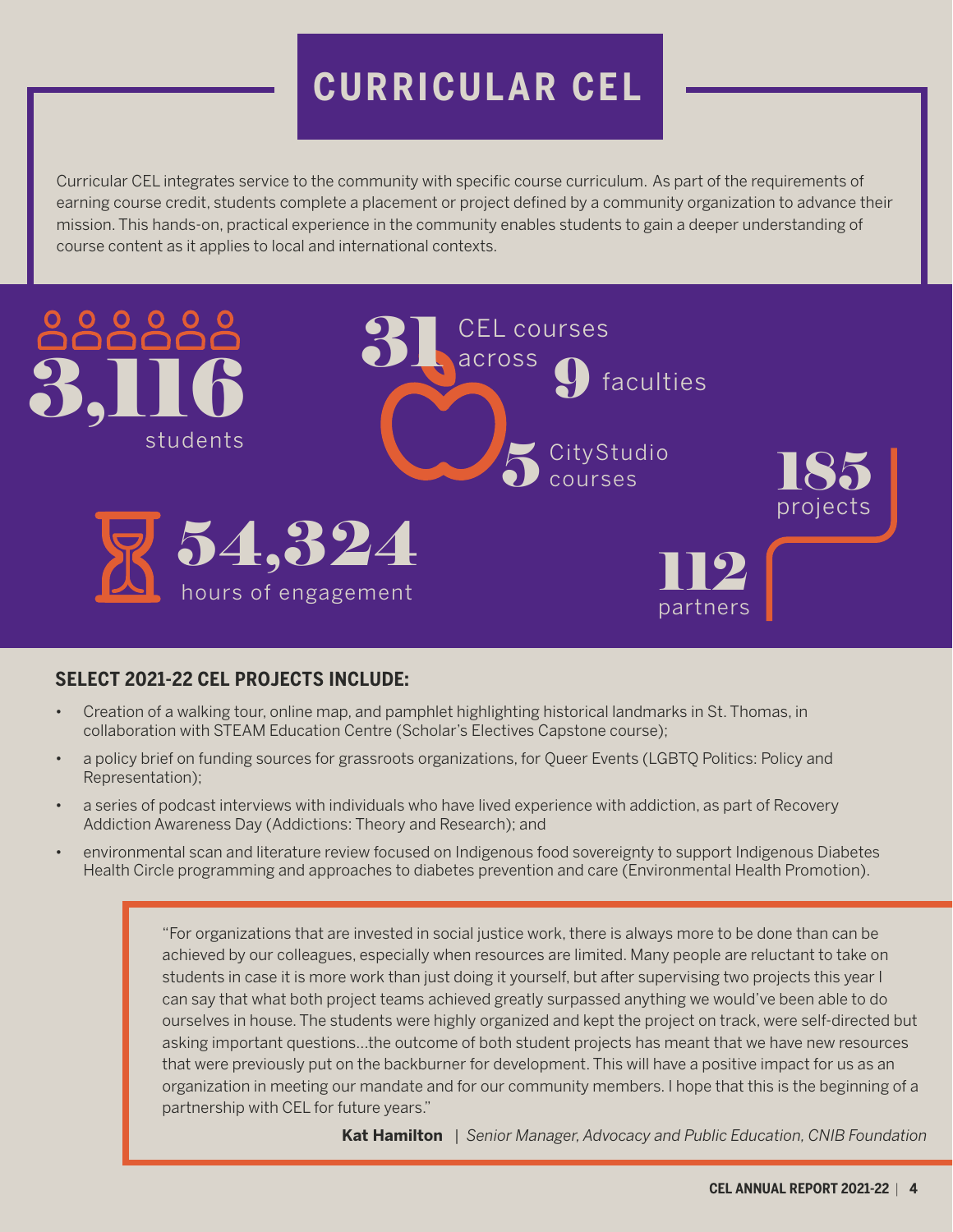## **CITYSTUDIO LONDON**

CityStudio is a proven model of experiential learning that started in Vancouver and is being adapted across Canada. The CEL team was a founding partner of CityStudio London when it launched in September 2019. CityStudio London is a collaboration between the City of London, Pillar Nonprofit Network, Fanshawe College, Brescia University College, Huron University, King's University College, and Western University. Together, the partner organizations co-create experiential learning opportunities through which students can apply their knowledge and skills to tackle challenges facing our community, and contribute meaningfully to our City's future.

In this third year of the program, five Western courses ran as CityStudio courses, with 871 students, spanning three Faculties. These courses addressed five City of London projects/problems over four City Service Areas and two Strategic Priority Areas.

#### **SELECTED CITYSTUDIO PROJECTS THIS YEAR INCLUDED:**

- re-designing the anchoring system for the City of London's public park waste bins (Foundations of Engineering Practice) – *Judge's Choice Award at Hubbub Student Project Showcase*;
- creating a new bench design for East Lions Park (Foundations of Engineering Practice);
- developing infographics for homeowners to repair or replace their windows or insulation in heritage homes, and writing a policy brief and set of recommendations on the relationship between heritage and climate change solutions (Environment and Sustainability Interdisciplinary Research Seminar);
- creating a virtual map of the City of London's interpretive signage on Google Maps, and creating an associated guide to aid in the production of future City of London signage efforts (Public History); and
- assess the different responsibilities and outcomes for the stakeholders of Queen's Park, with the intention of mapping out a shared vision for the park space (Policy Process in Theory and Practice).

"My Public History class and I were delighted with the experience of working with the CityStudio team this past year. The students had the invaluable opportunity to become immersed in the production of hands-on community projects with The City of London.

One group implemented a comprehensive research plan exploring Indigenous Veterans' Day in Canada, working closely with the City's Manager of Culture Services and the Indigenous Community Liaison to give voice to Indigenous Veterans' experiences.. A second group worked with a professional community heritage researcher to create content and digitally map the city's heritage signs to identify ways that the city can better reflect London's diversity. The group also compiled guidelines for how the process of heritage signage works here in London, a very useful resource to aid those making future requests.

In public history, we put history to work in the world. These collaborative projects enabled my students to bring their love of history and skills learned in the public history program out into the community where they could make a meaningful impact"

**Professor Mike Dove** | *Public History (CityStudio London)*

"Our team had a great time at the event hosted by CityStudio. It was amazing to see all the innovative ideas that our fellow students in London had come up with. HUBBUB 2022 was an excellent opportunity to interact with others in the community and share our own ideas. It was an honour winning the Judge's Choice award. We look forward to attending another CityStudio event in the near future—hopefully this time it's in-person!"

> **Anthony Dicriscio, Owen Dufour, Roy Hong, Annie Johnston, Haris Malik & Jonathan Seo**  *Foundations of Engineering Practice: Anchor Group*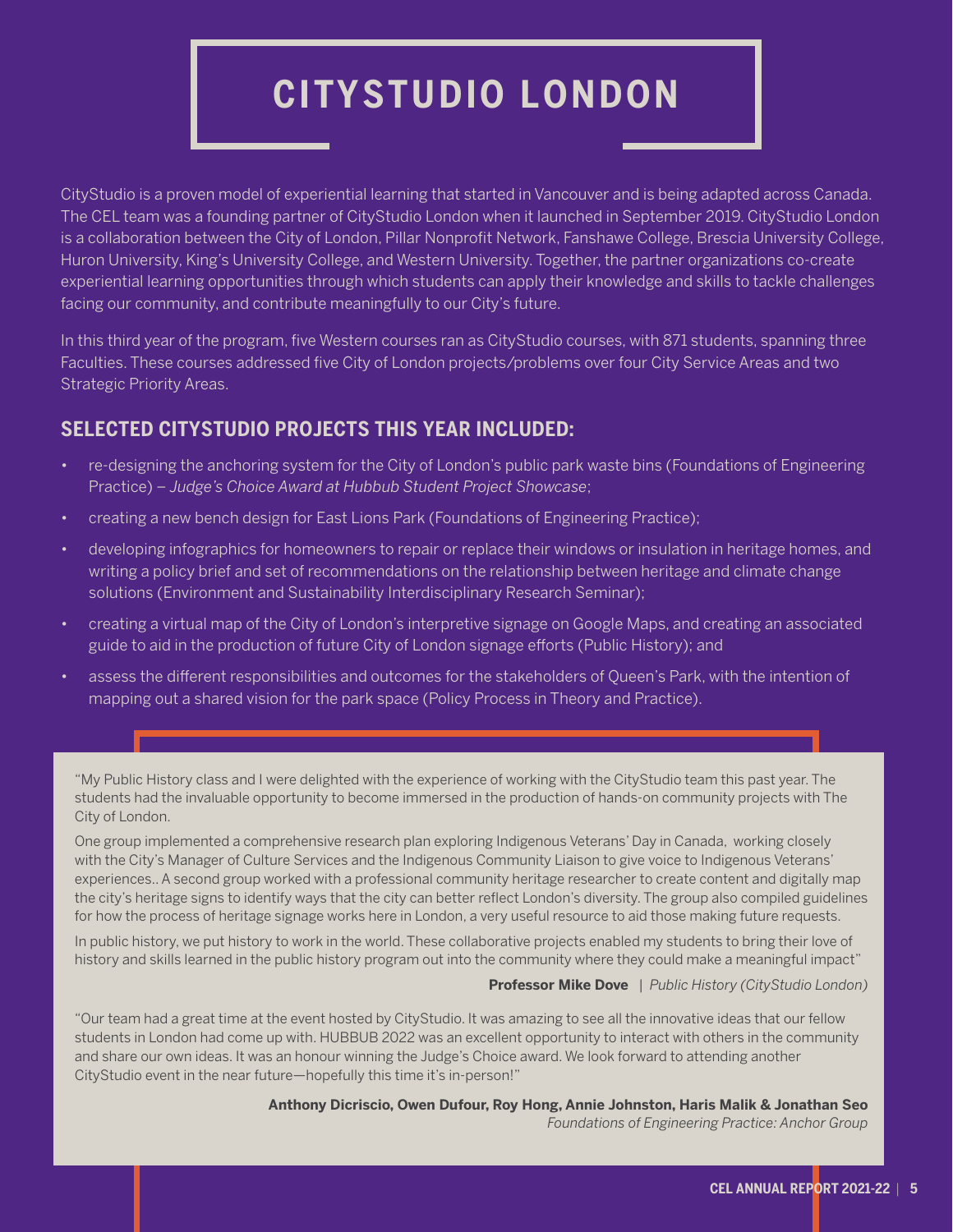# **CO-CURRICULAR CEL**

#### **OSERVES**

# 1,152 students 50 partners 64 projects 4,608 hours of engagement

On Saturday, September 11, 2021, the CEL team partnered with 50 incredible community organizations to deliver the fifth annual Orientation Serves (OServes) event as part of Orientation Week. More than 1,100 first-year students learned about the local community and built meaningful connections by engaging in on-campus, off-campus, and virtual volunteer opportunities. They developed social media plans, cleaned up waterways and gardens, wrote fun and thoughtful letters to seniors, created murals, planted trees, assembled meal kits, deepened their understanding of anti-racism work, and more. The opportunity to volunteer during their first week helps students feel a connection to their new home and better understand the importance of community engagement. We want to thank the organizations that provided these fantastic experiences and the more than 900 Orientation Volunteer Leaders (Sophs) who provided leadership during the program.

115 students  $9$  partners 5 events 1,150 hours of engagement

### **WESTERN SERVES NETWORK**

The Western Serves Network (WSN) exists to connect Western students to the broader London community and raise awareness about community issues through co-curricular experiential learning. This year, the WSN hosted five events in relation to poverty, ethical global volunteering, mental health, and mindfulness. Each event included a panel of community speakers and an experiential learning opportunity. Non-profit partners were able to connect with students, invite perspectives and ideas, and identify potential candidates for future opportunities. Students gained experience, contributed to solutions, developed transferable skills, and developed a sense of civic engagement.

The WSN would like to give a shout-out to the Western student group Purple Hands for their commitment to bridging the gap between the student body and the London homeless community. WSN had a lot of fun partnering with this team and is proud of the support we could offer as Purple Hands works to educate the Western community around policy and frontline work to combat homelessness.

#### **IMPACT EXPERIENCE**



After a two-year COVID break, Western's signature Reading Week program, Impact Experience, returned in a virtual format. This year, students spent their February Reading Week working with two community organizations, STEAM Education and Nexos Comunitarios.

A team of 10 students spent three days collaborating with STEAM Education developing trail signs to welcome newcomers to St. Thomas and Aylmer's outdoor walking trails. Students learned to consider local demographics, messaging, and ways to create inclusive and welcoming spaces. These signs will appear in the St. Thomas Elevated Park and the Catfish Creek Conservation Authority over the summer months.

A team of 14 students spent three days working with our long-standing international community partner Nexos Comunitarios from Peru. This experience focused on engagement with Peruvian community members, exploration of global and local issues, and People Need People sessions (part of the Warm Data Lab process).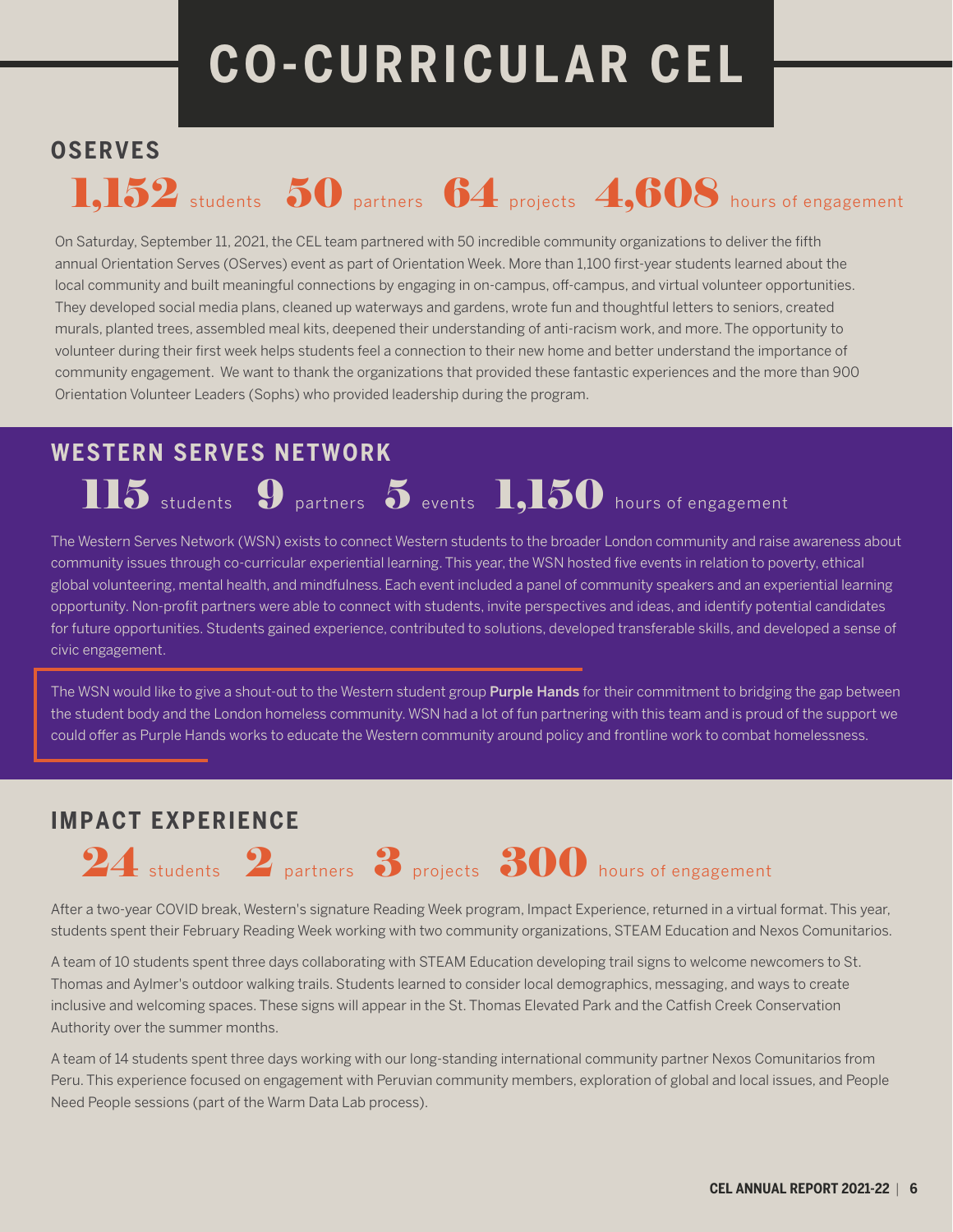# **"THE IDEA OF COMMUNITY ENGAGED LEARNING IS A UNIQUE CONCEPT THAT ALL UNIVERSITIES SHOULD EMBRACE.**

Partnering students with a charitable organization not only helps organizations like ours to achieve its goals but it also provides a real world experience for the students involved. The students that join with us always meet new industry partners and learn ways of researching, networking, and learning that will benefit them in their future endeavors. We love being a part of the CEL program. The students work hard and produce quality work that truly has an impact on our community!"

**Denise Love** | *Fundraising and Program Manager, STEAM Education Centre*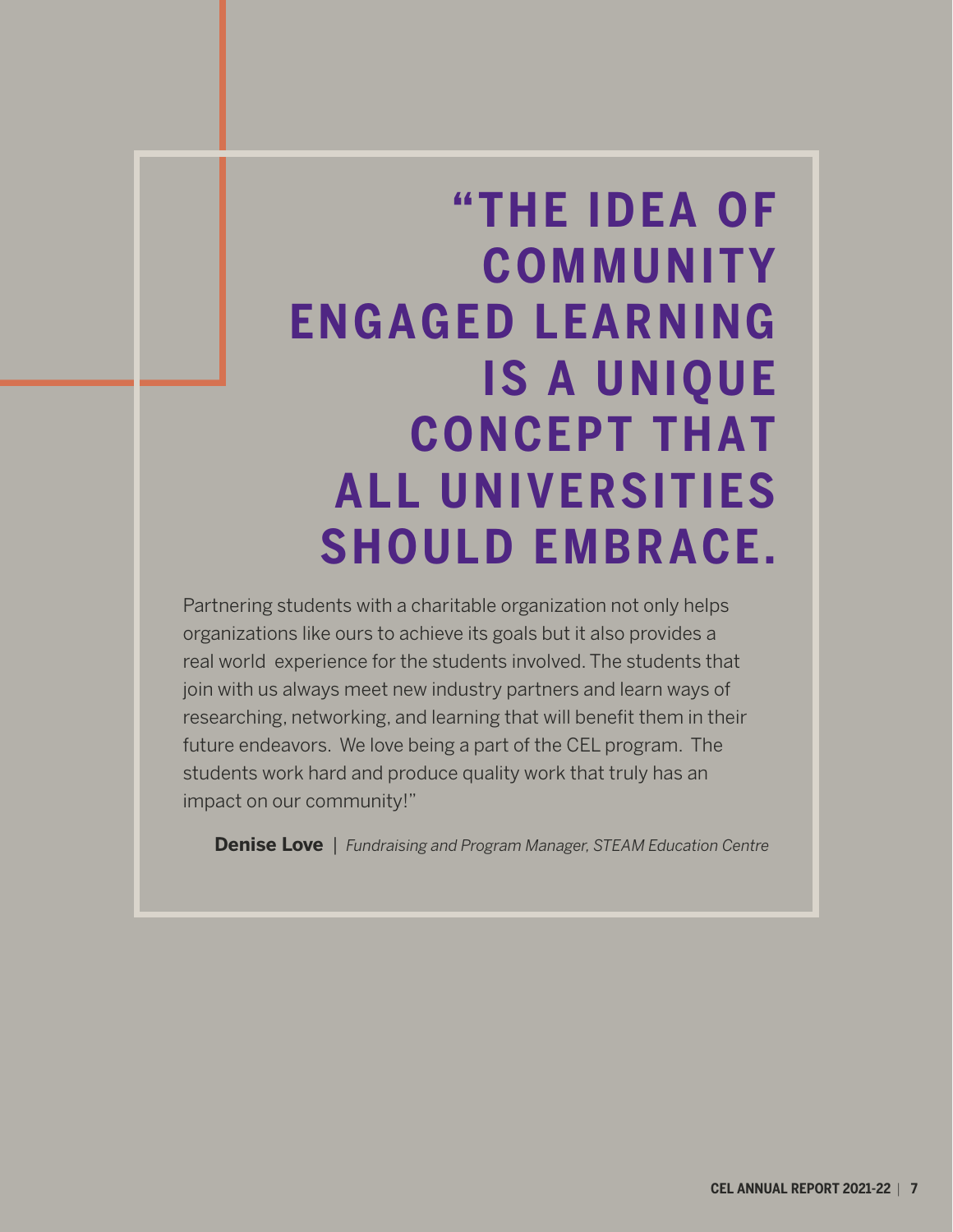#### **COMMUNITY ENGAGEMENT CHAMPIONS**

Community Engagement Champions are student leaders that assist with the planning and execution of OServes, Western Serves Network, and Impact Experience. These volunteers work closely with the CEL team to design, promote, research, and support year-long co-curricular CEL programming.

We would like to thank this year's Community Engagement Coordinator, Jessie Tu (*4th year, Medical Sciences*), and the following Community Engagement Champions:

Catherine Andary *3rd year, Medical Sciences*

Jia Yi Deng *2nd year, Management & Organizational Studies* Jason Emmanuel Jang *2nd year, Science* Greeshma Rosario

*3rd year, Management & Organizational Studies*

Kareem Sadek *4th year, Medical Sciences*

Garvin Tran *3rd year, Medical Sciences*

#### **COMMUNITY ENGAGED LEARNING PARTNERS**

The following 155 organizations partnered with CEL at Western this year. Organizations with an asterisk (\*) were new partners this year. Organizations in **bold** partnered with more than one course or event during the year.

To our partners—thank you for sharing your expertise, your time, and your enthusiasm with our students. These incredible learning opportunities would not be possible without your partnership.

42\*81 (London Open Mic Poetry) Across Languages Aeolian Hall - El Sistema ALUS Elgin\* **ALUS Middlesex\*** Alzheimer Society Southwest Partners Antler River Rally\* Aplastic Anemia & Myelodysplasia Association of Canada Arthritis Society of London ATN Access for Persons with Disabilities Inc. Autism Ontario Beyond Me London\* Black Student's Association Western **Boys and Girls Club of London** Cafézia\* Cambridge Fire Department\* Camp Kee-Mo-Kee Canadian Cancer Society (RIOT) Canadian Health Information Management Association Canadian Centre for Activity & Aging CAN-Bike London Carrefour Communautaire Francophone de London **Centre for Research & Education on Violence Against Women & Children, Western University\*** Child & Youth Network Child Welfare PAC Canada Childcan Children's Environmental Network, London Health Sciences Centre **City of London CityStudio London** City of Richmond Hill\* **Climate Action London**

#### Clinic 528

CMHA Thames Valley Addiction and Mental Health Services CMHA Thames Valley Transitional Supportive Housing for Youth **CNIB** Cobomax Academy\* **Community Living London** Concussion Legacy Foundation Canada connexOntario Crafting for a Cure Crooked Crow Studios\* Cross Cultural Learners' Centre Crouch Neighbourhood Resource Centre Curveball Creative\* Downtown London Dr. Laurie L. Consaul Herbarium (UWO)\* Dynamic Doulas of London Egale Embroiderer's Guild London **EnviroWestern** Epilepsy Southwestern Ontario Forest Edge Community Pool Friends of Kilally Meadows ESA GF Farms\* Girl Up Canada **Good Neighbours Canada** Goodwill Industries HEAL - ParkSeek Canada Health Canada Heart Links Hindu Cultural Centre Human Environments Analysis Laboratory I Love Community - Thorndale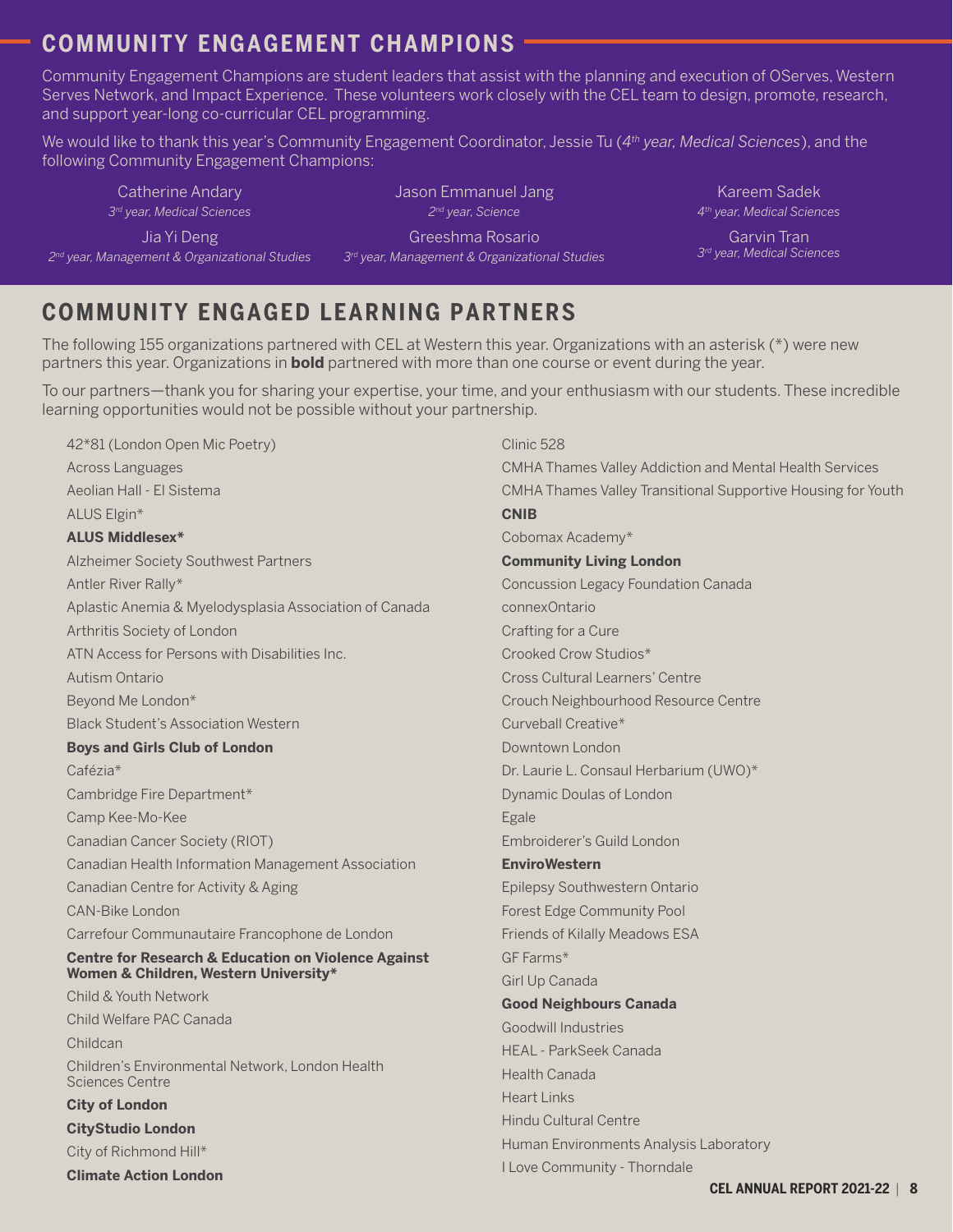#### **Immploy**

**Inclusive Instruments Indigenous Diabetes Health Circle**

#### **Indwell\***

Innovation Works Jabez Therapy Ranch JGrief Counselling Kids Kicking Cancer L'Arche London LEADS Employment Services Let's Talk Science UWO LIFE\*SPIN London Anti-Human Trafficking Committee London Black History Coordinating Committee London CAReS London Children's Museum London Community Resource Centre **London Cycle Link London Environmental Network** London Food Bank **London InterCommunity Health Centre**  London Middlesex Mental Health and Addiction Strategic Direction Office\* **London Poverty Research Centre at Kings**  London Regional Cancer Program (LHSC) Luke's Place Make-A-Wish Foundation and Health Science Dream Team Middlesex-London EMS Middlesex-London Food Policy Council Middlesex-London Health Unit **mindyourmind** Montessori Academy **Motionball Muslim Resource Centre Nexos Comunitarios** Oakville Public Library\* Oasis Program, Queen's University Old East Village BIA Ontario Shores OpenMedia Parkinson's Society of Southwestern Ontario **PHSS** Preschool of the Arts Project Hope London Project Lightbulb Queer Events\* Recovery Addiction Awareness Day ReForest London Regional HIV/AIDS Connection

Regional Municipality of Durham Rights and Responsibilities Awareness Initiative **Salvation Army - Centre of Hope** Seniors with Skills Sherwood Fox Arboretum\* Soroptimist International London South London Neighbourhood Resource Centre Southdale Education Fund **Spirits Whisper Ranch** St. Leonard's Community Services **STEAM Education Centre** Stem2Stern Student Experience - Wellness and Equity Education Terence Kernaghan's Office Thames Talbot Land Trust The Aga Khan University The Sunshine Foundation Town and Gown Association of Ontario\* Town of Espanola\* Town of Halton Hills\* Town of Whitby\* **Township of Zorra\*** TVDSB - Experiential Learning Division TVDSB - Louise Arbour French Immersion School Type Diabeat-it UHN OpenLab **Unity Project** Upper Thames Valley Conservation Authority **Urban Roots London** USC Accessibility USC Ethnocultural Support Services USC Food Support Services USC Gender Equality Network UWO Landscape Services **UWO Sustainability** Vanier Children's Mental Wellness VHA Waves Family Medicine West Elgin Community Health Centre **Western Heads East** Western Law - Community Legal Services Western Muslim Students' Association Westover Treatment Centre Women's Executive Network Young Artists Pre-College Academy Young London **Youth Opportunities Unlimited**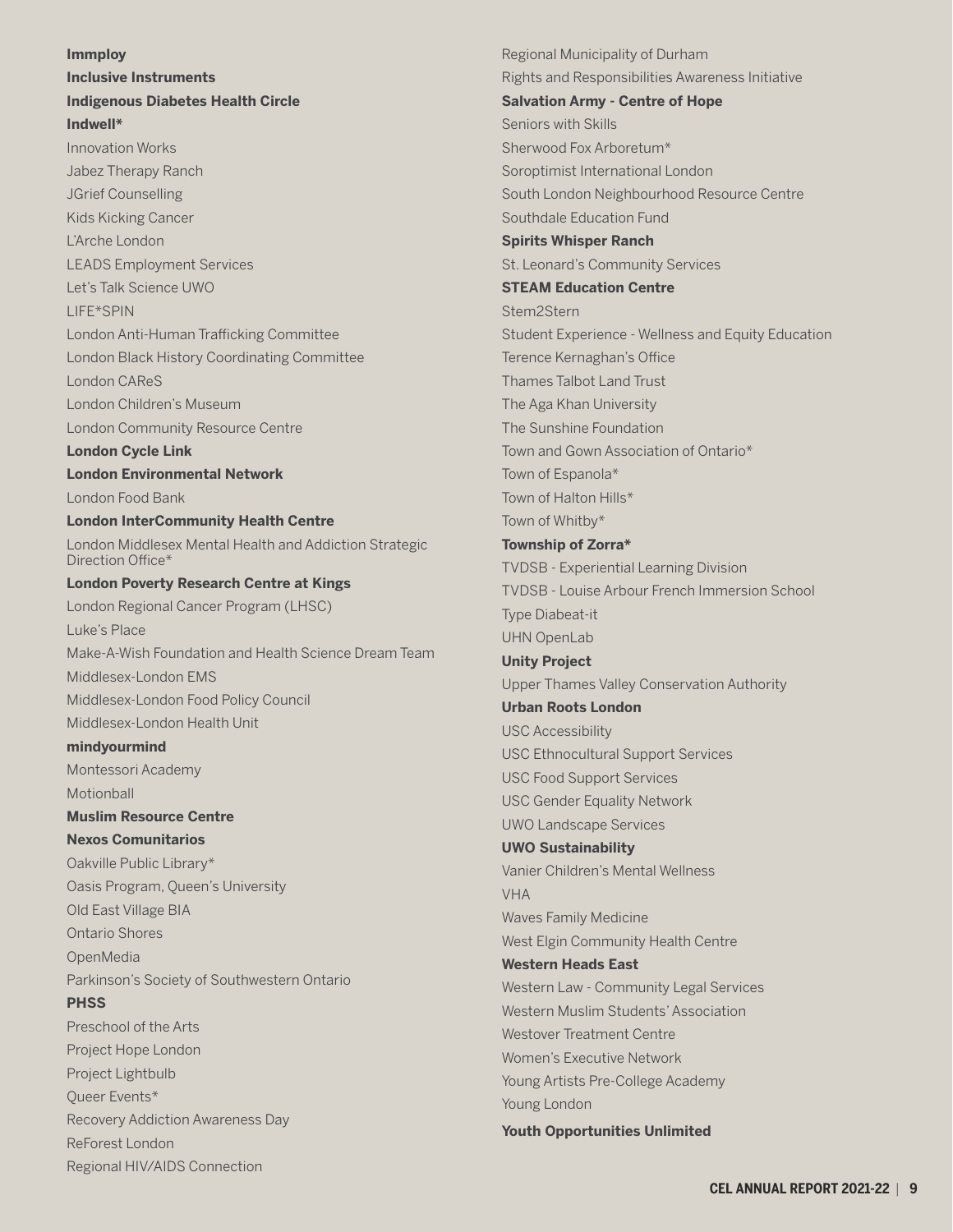### **CURRICULAR CEL FACULTY**

The following is a list of the instructors who taught CEL courses in the 2021-22 academic year, and their course titles. We would like to express our thanks to the faculty members listed below, for integrating CEL into your teaching, and creating opportunities for students to apply their learning and contribute to the important work of our community partners.

| <b>FACULTY OF ARTS &amp; HUMANITIES</b>            |                                                      |                                                                  |
|----------------------------------------------------|------------------------------------------------------|------------------------------------------------------------------|
| Dr. Barbara Bruce                                  | Arts & Humanities 4491F/G to 4494W/X                 | Experiential Learning in the Arts and Humanities                 |
| Amrapali Chatterjee                                | Intercultural Communications 2500G                   | Bridging Classroom & Community: Languages & Cultures in Action   |
| Dr. Alba Devo Colis                                | Spanish 2200/3300                                    | Intermediate and Advanced Spanish                                |
| Tricia Johnson                                     | Studio Art 3692B                                     | Special Topic: Embroiders' Guild                                 |
| Dr. Kim Solga                                      | <b>Theatre Studies 2202G</b>                         | Performance Beyond Theatres                                      |
| <b>CONTINUING STUDIES</b>                          |                                                      |                                                                  |
| Janis Wallace                                      | <b>Public Relations 6036</b>                         | <b>Media Relations</b>                                           |
|                                                    | Marketing 6013                                       | <b>Advanced Marketing Strategies</b>                             |
| <b>FACULTY OF ENGINEERING</b>                      |                                                      |                                                                  |
| Dr. John Dickinson                                 | <b>Engineering Science 1050</b>                      | Foundations of Engineering Practice*                             |
| <b>FACULTY OF INFORMATION &amp; MEDIA STUDIES</b>  |                                                      |                                                                  |
| Jeremy Copeland                                    | Master of Media in Journalism and Communication 9503 | Shoot for the Heart                                              |
| Dr. Sandra Smeltzer                                | Media, Information & Technoculture 4999              | Media & the Public Interest Practicum                            |
| <b>FACULTY OF HEALTH SCIENCES</b>                  |                                                      |                                                                  |
| Dr. Denise Grafton                                 | <b>Health Sciences 3240B</b>                         | <b>Environmental Health Promotion</b>                            |
| Dr. Carri Hand                                     | Occupational Therapy 9652                            | Engaging in Occupation: Community and Population Level Practice+ |
| Dr. Aleksandra Zecevic                             | <b>Health Sciences 3710B</b>                         | Aging Body                                                       |
| <b>SCHULICH SCHOOL OF MEDICINE &amp; DENTISTRY</b> |                                                      |                                                                  |
| Dr. Alison Allan                                   | Biochemistry 4455G                                   | Translational Concepts in Cancer Biology                         |
| Dr. Nicole Campbell &<br><b>Jedd Sardido</b>       | <b>Medical Sciences 9603</b>                         | Experiential Community Rotation+                                 |
| Dr. Sarah McLean                                   | <b>Medical Sciences 4300F</b>                        | Addressing Healthcare Misconceptions using Scientific Inquiry    |
| DON WRIGHT FACULTY OF MUSIC                        |                                                      |                                                                  |
| Dr. Cathy Benedict                                 | Music 3812A/B                                        | Music Education in Community                                     |
| <b>FACULTY OF SCIENCE</b>                          |                                                      |                                                                  |
| Dr. Christina Booker &<br>Dr. Gurpaul Kochar       | Integrated Science 3002A                             | Science in the Community                                         |
| Laura Reid & Bryan Sarlo                           | Computer Science 1033A/B                             | <b>Multimedia and Communication</b>                              |
| Dr. Ben Rubin                                      | Environment and Sustainability 9430/9440             | Interdisciplinary Research Seminar*+                             |
| Dr. Graeme Taylor                                  | Biology 4920F/G                                      | Seminar in Biology                                               |
| <b>FACULTY OF SOCIAL SCIENCE</b>                   |                                                      |                                                                  |
| Lauren Barr                                        | Sociology 2259                                       | Sociology of Deviance                                            |
|                                                    | Sociology 4425G                                      | Advanced Sociology of Youth+                                     |
| Dr. Dan Bousfield                                  | Political Science 3365G                              | <b>Global Political Economy</b>                                  |
|                                                    | Political Science 3201G                              | International Law                                                |
| Dr. Mike Dove                                      | History 3813E                                        | Public History *+                                                |
| Dr. Riley Hinson                                   | Psychology 3315E                                     | Addictions: Theory and Research                                  |
| Dr. Bill Irwin                                     | Public Administration 9915                           | Methods and Issues in Program and Policy Evaluation+             |
| Dr. Joe Lyons                                      | Political Science 2201G                              | Policy Process in Theory and Practice*+                          |
| Nicole McMahon                                     |                                                      | LGBTQ Politics: Policy and Representation+                       |
|                                                    | <b>Political Science 4419G</b>                       |                                                                  |
| Dr. Karen Pennesi                                  | Anthropology 9201                                    | Research Methods in Sociocultural Anthropology                   |
|                                                    | Psychology 3317E                                     | <b>Community Psychology</b>                                      |
| Dr. Leora Swartzman                                | Psychology 3995E                                     | Social Science in the Community                                  |
| Lucas Thung                                        | Master of Management of Applied Science              | <b>Project Management</b>                                        |
| MULTIDISCIPLINARY                                  |                                                      |                                                                  |
| <b>Associate Deans</b>                             | Scholar's Electives 4400Y                            | Scholar's Electives Capstone Course                              |

\*CityStudio London course.

+New course. These courses were designed in the 2020-21 academic year to include a CEL component, and were taught for the first time in the 2021-22 academic year.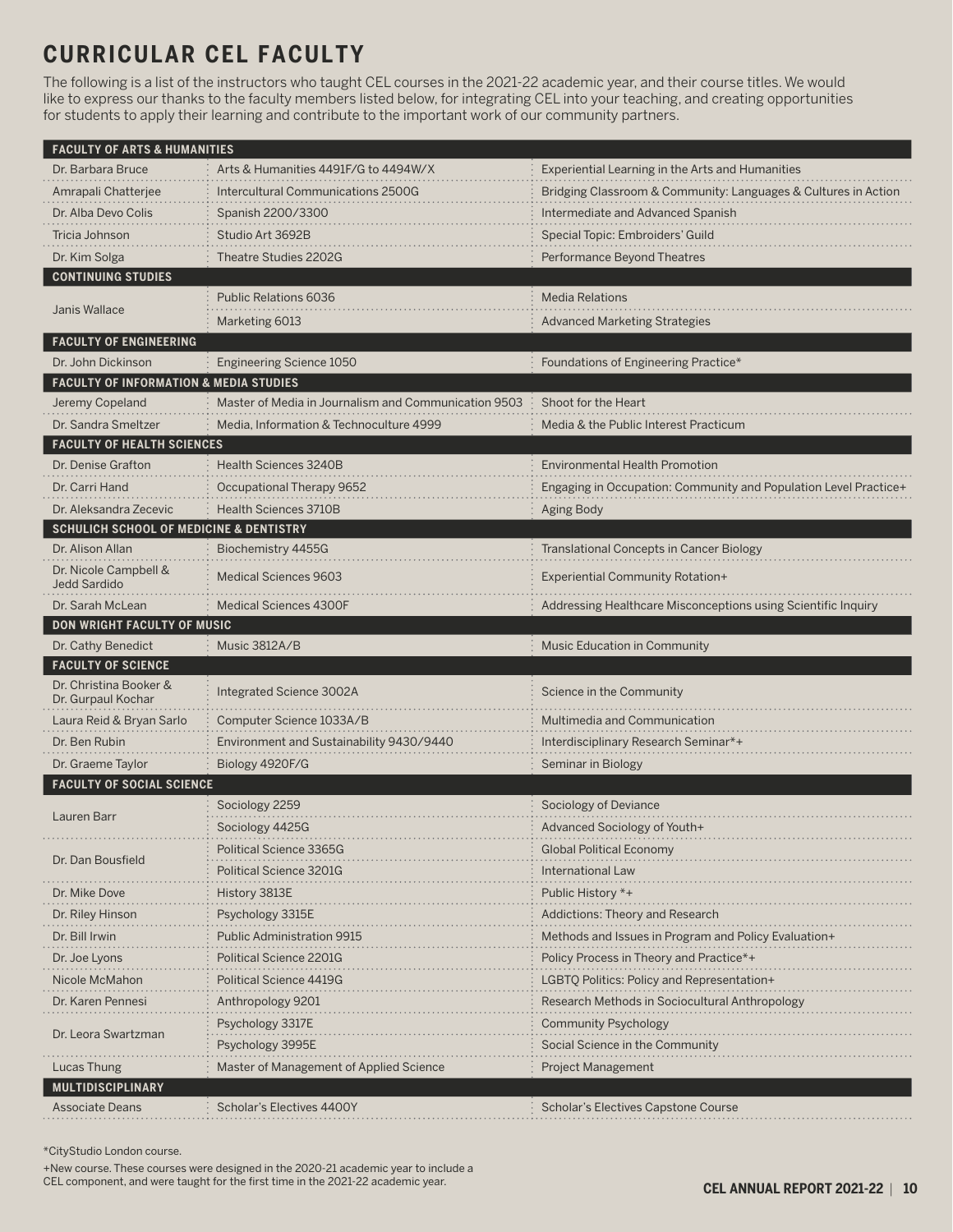"Those of us who run organizations and businesses often get stuck in our everyday routines. We are often short on time trying to fulfill our responsibilities within our organizations and do not, or can not, find the time to think outside the box and see the world through another lens. The students in the CEL program come to the table with that other lens...

**THERE IS A FRESH PERSPECTIVE THAT COMES FROM A YOUNGER APPROACH – AN APPROACH GUIDED BY THE WISDOM AND INSIGHT OF AN INSTITUTION OF HIGHER LEARNING AND GUIDED BY THE COLLABORATIVE EFFORTS OF A WHOLE GROUP OF STUDENTS WORKING TOGETHER FOR ONE COMMON PURPOSE."**

**David Vine** | *Stem2Stern*